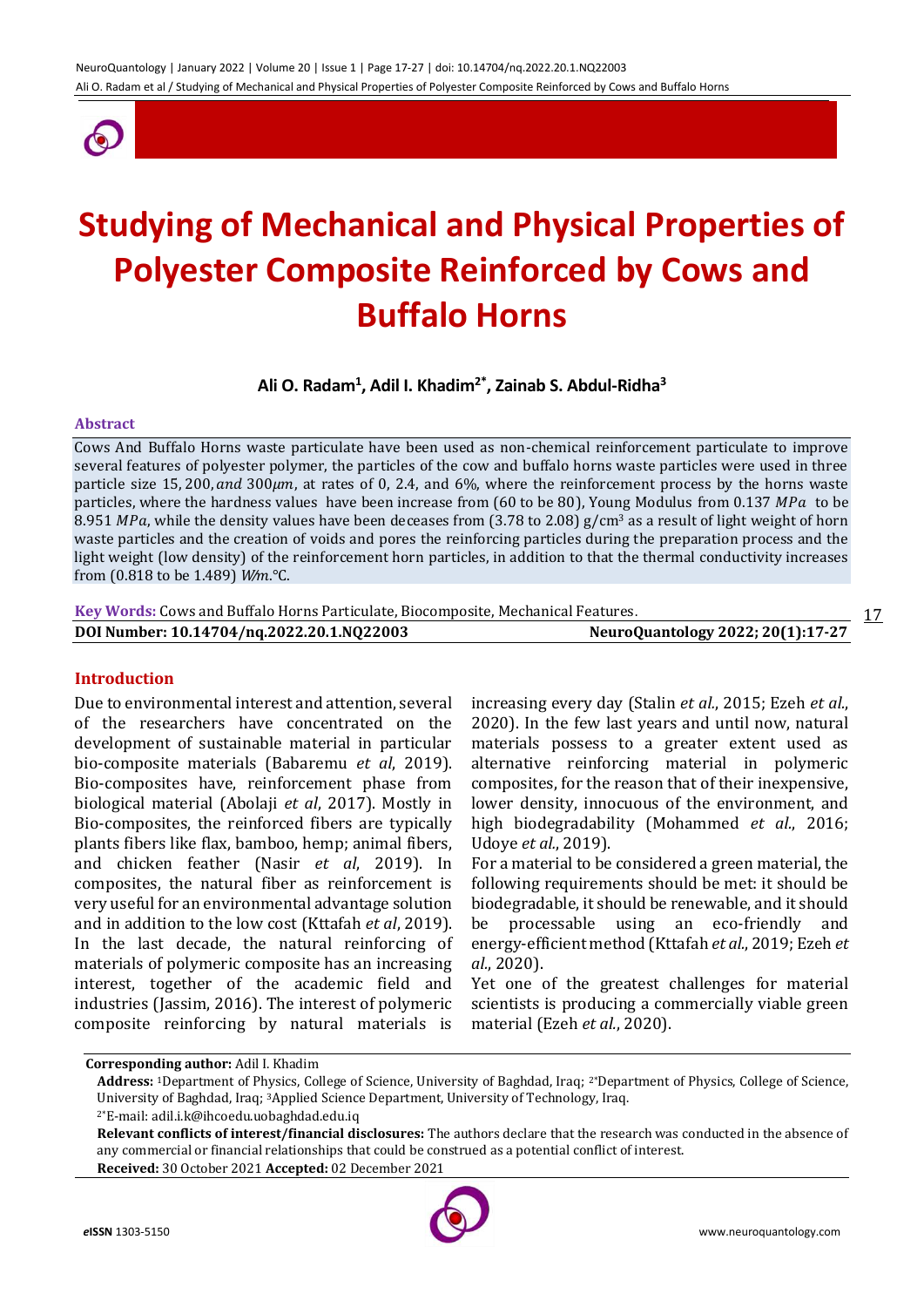(Ambali *et al.,* 2019) investigate the effect of cow horn particles as reinforcement in an epoxy polymer, with reinforcement weight rates of (5, 10, 15, 20. 25, 30, 35, and 40) % at of (100 and 150)  $\mu$ m particle sizes. Where the composites specimens were prepared by hand lay-up method (Ambali *et al.*, 2019).

(Kumar *et al*.*,* 2014), studied the influence of a particle composite reinforcement using defatted horn fiber with polypropylene. Different features with reinforcing fibers rates (5, 10, 15, and 20) % have been tested (Kumar *et al.*, 2014).

(Ahmad, *et al.,* 2019) investigate the effect of snail shell particles as filler in an epoxy (LY556) as a matrix material for the project composite samples that are produced of polymer 90% with 10% of hardener, with other fillers material and horn particles (Ahmad *et al.*, 2019).

(Vishwanatha, *et al.,* 2020) studied the influence of the mechanical properties of composite materials by using the date palm, horn & glass fiber reinforced polymer, at different rates (0, 5, and 10%). The samples are prepared and tested under tensile and impact tests, they observed that, increasing the rates of date palm and horn fibers constituents decreases the tensile strength of the composite samples and increases the impact strength of composites samples. The horn and Horn Fiber/ Date Palm composites (Vishwanatha *et al.*, 2020).

(Laynde, *et al.,* 2019) studied the influence of two IP / HP and AP / HP biocomposites on the thickness swelling ratio, density, modulus of elasticity, tensile strength modulus, and internal cohesion of IP / HP and AP / HP, each sample was made from a horn-clad powder resin and reinforced respectively with Iroko and Ayous wood particles, ranging in size from 125 to 625 μm were characterized (Laynde *et al.*, 2019).

(Kttafah *et al.,* 2019) investigate the effect of waste particles of dates palm to on the mechanical properties of silicone rubber. The reinforcement particles were used in three sizes  $(75, 150, and 300) \mu m$ , with rates of  $(1, 3, and 5)\%$ , the reinforcement particles improved the tensile strength, the hardness, furthermore the composite prepared samples show high resistance to water absorption (Kttafah *et al.*, 2019).

## **Sample Preparation**

Production of the samples initially started with segmenting the cows and buffalo horns into small pieces, then these pieces have been washed with distilled water and ethyl alcohol to remove the dirt,

the blood, and the suspended soil, after that dried (removing the moisture) at room temperature for 24 hours.

After that, each type of horns pieces has been milled alone using a mill for two hours to obtain the powders (particles). Then each type of powder has been sifted alone using an electric vibrator (shaker) and three sieves of 150, 200, and 300  $\mu$ m, to obtain three particles sizes of powders.

The production of the composite specimens include the addition of horn powder particles with respect to (0, 2, 4, and 6)%.

used in the preparation of the composite specimens. 18 The molds (made of Teflon material), have been wash with distilled water and ethyl alcohol, drying in the oven at temperature 40℃ for 2 hours, and to prevent the casts from sticking with the molds, therefore these molds lubricate in all casting stages. The properties of polymer matrix, Turkuaz (Turkey) TP 100 casting type polyester resins, non-accelerated, low reactive, low viscosity, orthophthalic, high filler capacity and low shrinkage, transparent and colorless. Scheme 1, shows, (a) cows and buffalo horns, (b) the powder of horns after milling and sieving depending on the particle size, (c) some of the Teflon molds that have been



**Scheme 1.** a) Cows and buffalo horns, (b) the powder of horns (c) the Teflon molds

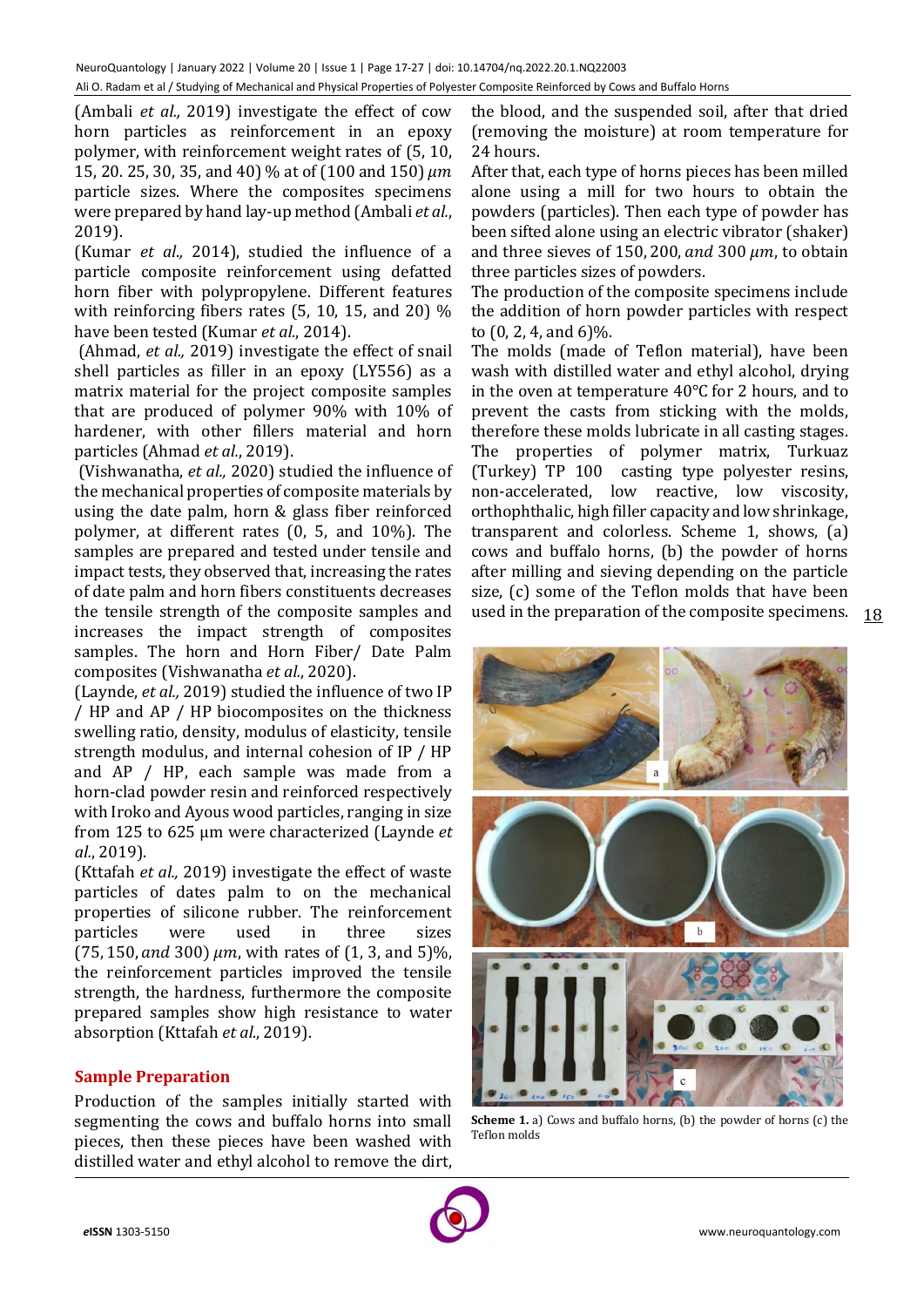## **Result and Discussion**

Scheme 1. Illustrates the behaviour of the stress – strain behavior of the prepared (pure and reinforced with Buffalo and Cow composites) samples of 150  $\mu$ m at (2 and 4) % respectively.

Where it can be observed the obvious effect of reinforcement particles, rates, types on the stress-strain curve which includes elastic and plastic range, ultimate strength (tensile strength), and fracture points.

As the specimens have been prepared under similarly conditions, then, that means the Composition of a reinforcement material and the microstructure have a powerful effect on the features of the produced composite specimens.

We can notice that the tensile strength values have been increased by reinforcing the pure polymer specimens, and in the same time, we can notice that the tensile strength values have been increased by increasing the amounts (rates) of the reinforcement particles and that for the two types and all particle

size (150, 200 and 300)  $\mu$ m. Where the maximum tensile strength value reached of the sample reinforced by cow horn particles  $(59.683 MPa)$ , at particle size 150  $\mu$ m and reinforcement rate (6%), while the tensile strength value of the pure polymer sample  $(5.746 \, MPa)$ , which means that the reinforcing process increases the tensile strength value by about (10.387 times). That means that these particles have connect the particles of the matrix (polyester) with each other strongly (support), sustained and withstand the external (load) force and that leads to strengthen and support the samples. and this behaviour applies on all samples. While the tensile strength decreased with increasing the particle size (for the same rate) of the reinforcement particles for all types rates, and this is due to the voids and vacancies or (pores) caused by the large reinforcement particles which displaced the polyester particles from each other and created large voids, which in turn weaken the samples, Scheme 2.



**Scheme 2.** Tensile - strain curves of the specimens at (2 and 4)  $\%$ , rates at 150  $\mu$ m

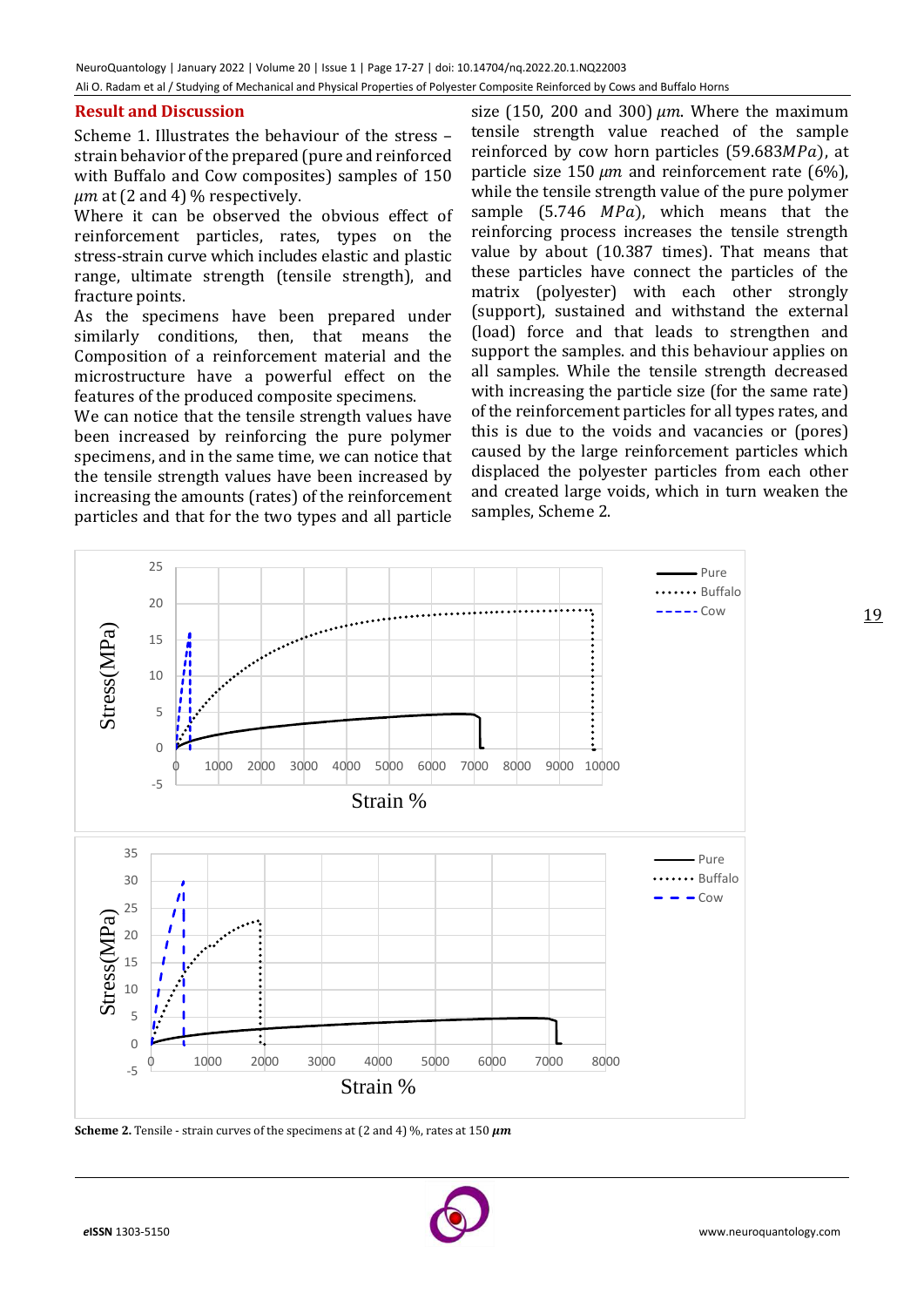NeuroQuantology | January 2022 | Volume 20 | Issue 1 | Page 17-27 | doi: 10.14704/nq.2022.20.1.NQ22003 Ali O. Radam et al / Studying of Mechanical and Physical Properties of Polyester Composite Reinforced by Cows and Buffalo Horns





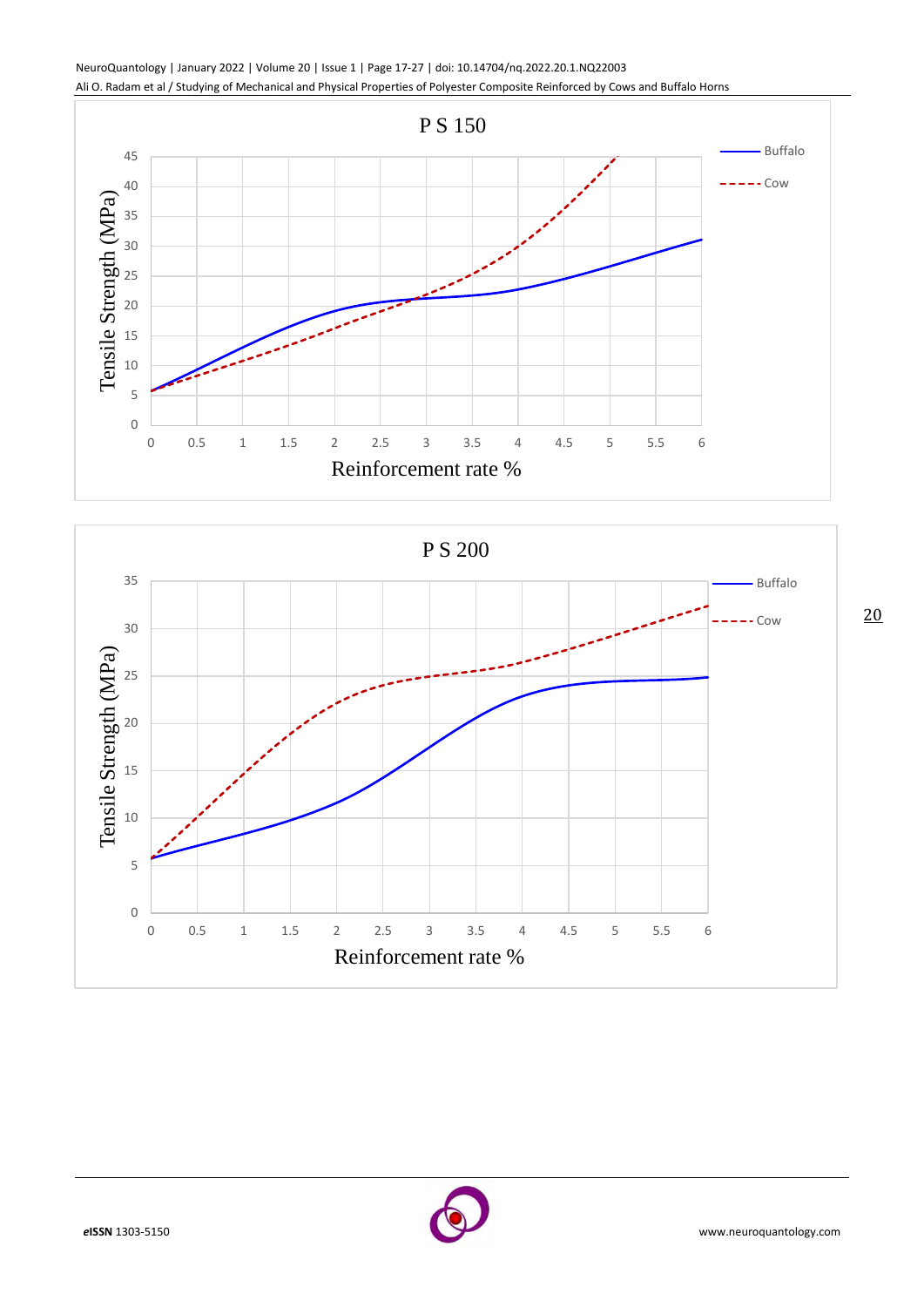NeuroQuantology | January 2022 | Volume 20 | Issue 1 | Page 17-27 | doi: 10.14704/nq.2022.20.1.NQ22003 Ali O. Radam et al / Studying of Mechanical and Physical Properties of Polyester Composite Reinforced by Cows and Buffalo Horns



**Scheme 3.** The tensile strength of prepared specimens opposite the reinforcement rates

Young Modulus or (Elastic Modulus) results were obtained from the digital data of the tensile stress – strain test using the Excel program.

The reinforcing process increases Young Modulus values, where the best result obtained by reinforcing by Eucalyptus particles, and the maximum Young Modulusresult obtained of the sample reinforced by

21 Eucalyptus particles at particle size 150  $\mu$ m and rate 6 %, which increases the Young Modulusfrom 0.137  $MPa$  to be 8.951  $MPa$  by (65 times). That means the reinforcing process increasing the sustain (support) of the sample to elastic deformation before fracturing, as shown in Scheme 4.



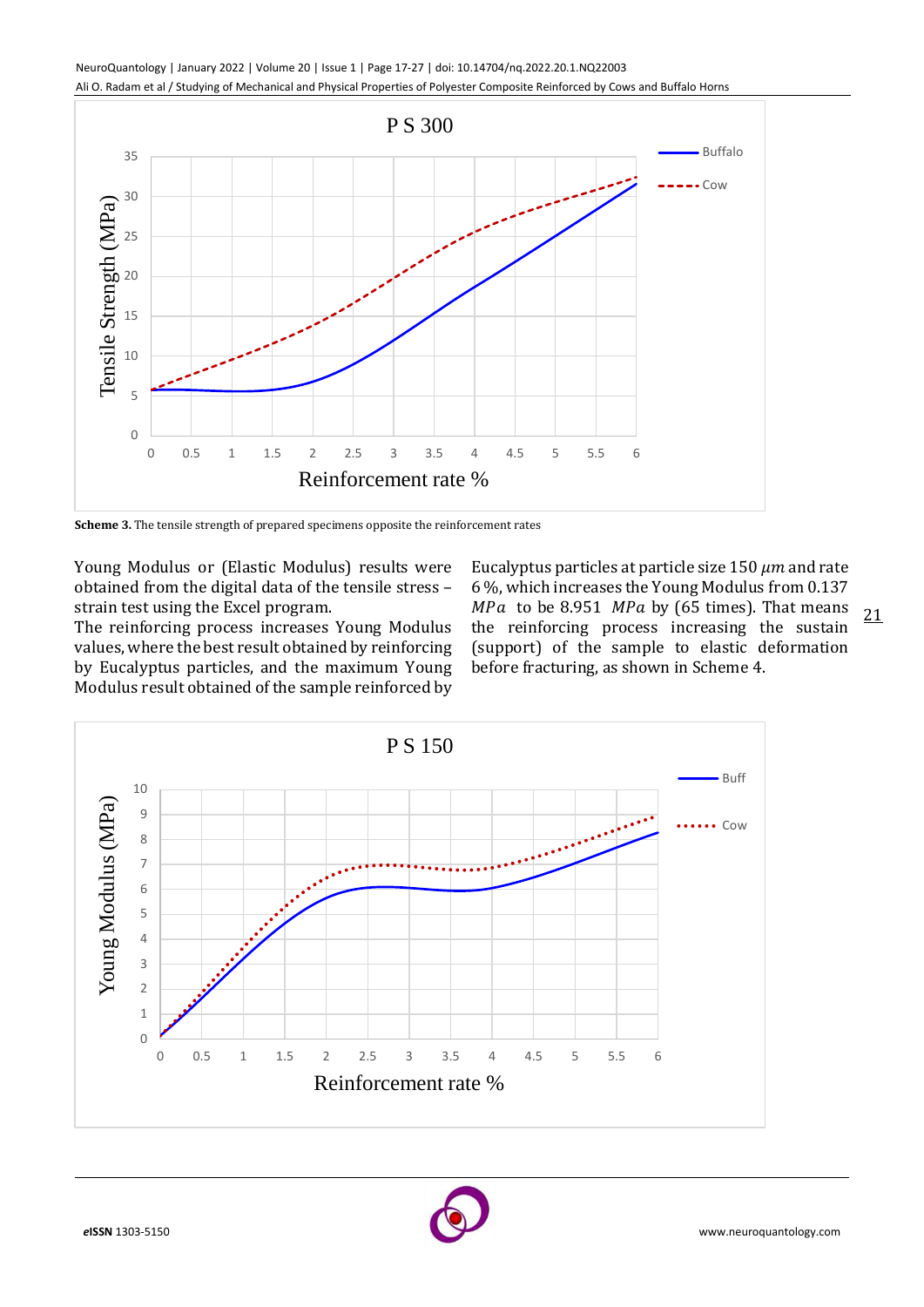





**Scheme 4.** Young Modulus of prepared specimens opposite the reinforcement rates

The effect of the reinforcement particles on the hardness values of the prepared samples can be noticed obviously, where the existence of reinforcement particles increased the connection between the polymer particles, which led to increased cohesion (resistance) of the sample structure to the external force; this applies to the two horn particles types, and all rates. The

reinforcing of the polymer matrix with the waste horn particles increases the hardness value from (60 to 80) (where the maximum value obtained of the sample reinforced by cow horn particles at particle size 150  $\mu$ m and rate 6%) by about (1.4 times). As explained in Scheme. 5.

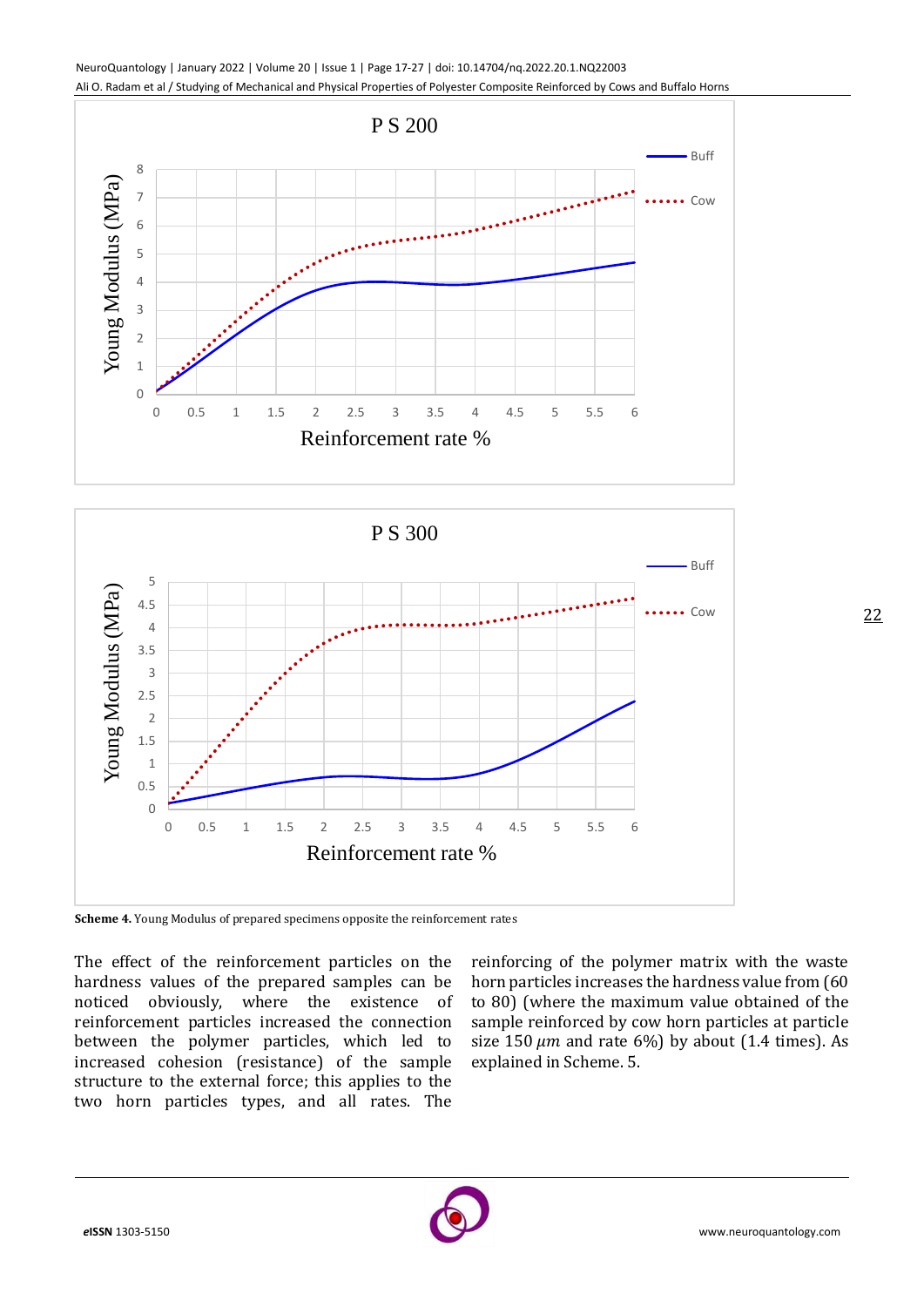





23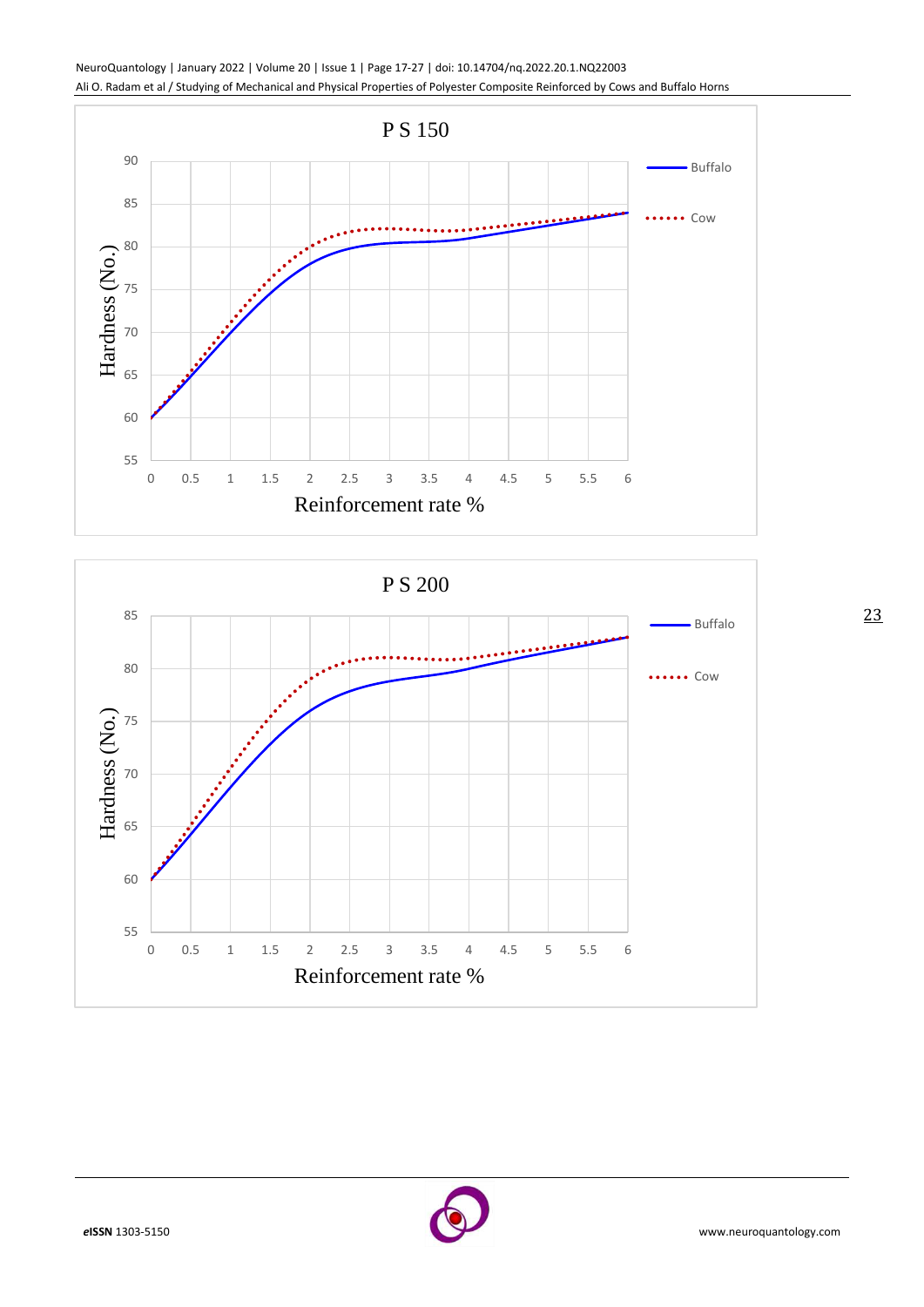

**Scheme 5.** The hardness of specimens opposite the reinforcement rates

There are many factors that affect the thermal conductivity of the polyester composites samples, Such as the effect of different compositions of the horn wastes particles, the reinforcing rate, and the particle size.

The reinforcing process increases the thermal conductivity values, where the best result obtained of the composites samples reinforcing by Eucalyptus particles, and the maximum thermal conductivity result obtained of the sample reinforced by Buffalo

24 Horns waste particles at particle size 150  $\mu$ m and rate 6%, which increases the thermal conductivity from (0.818 to 1.51)*W/m*.°C by (1.82 times), and that due to the different elements in the horn particles increase the thermal conductivity of the composites samples in addition.

While the increasing of the particles size creates large voids and pores, and therefore these voids and pores decrease the thermal conductivity of the samples. As explained in Scheme. 6.



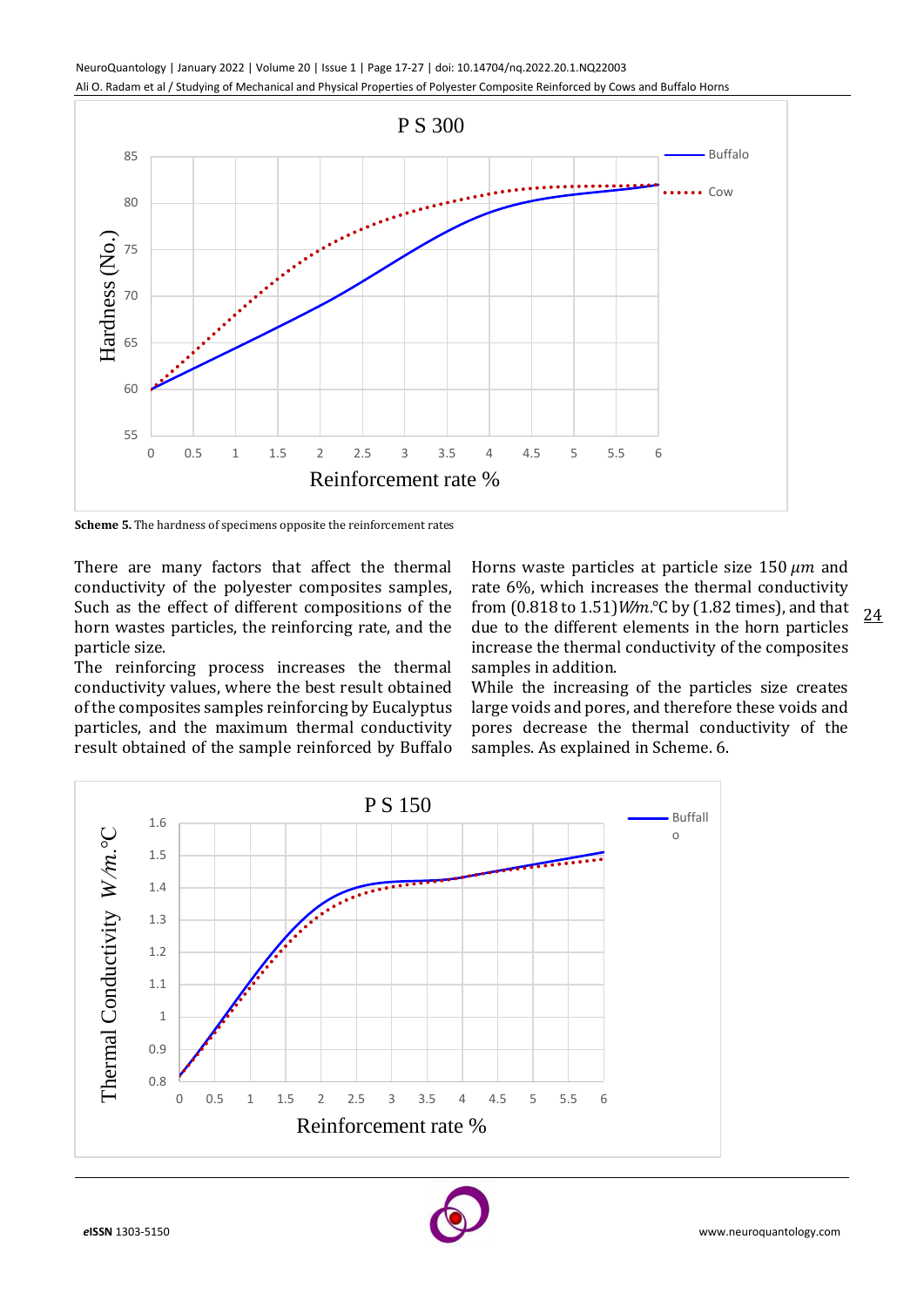



As we can notice from Scheme. 6, that the reinforcement process by horns waste particles decreased the density values of the prepared composites samples, and that due to two reasons,

the first is the voids and pores created by the reinforcing particles during the preparation process (which increases with increasing the particle size). In addition, the second reason is due to the lightweight (low density) of the reinforcement horn

particles, where the density values of the particles are less than the density of the polyester. In addition, the density was reduced with increasing reinforcement rates for all particle sizes, where the density values (3.78 to be 2.08)  $g/cm^3$ , (where the minimum value obtained of the sample reinforced by cow horns waste particles at particle size 300  $\mu$ m and rate 6%). As explained in Scheme. 7.

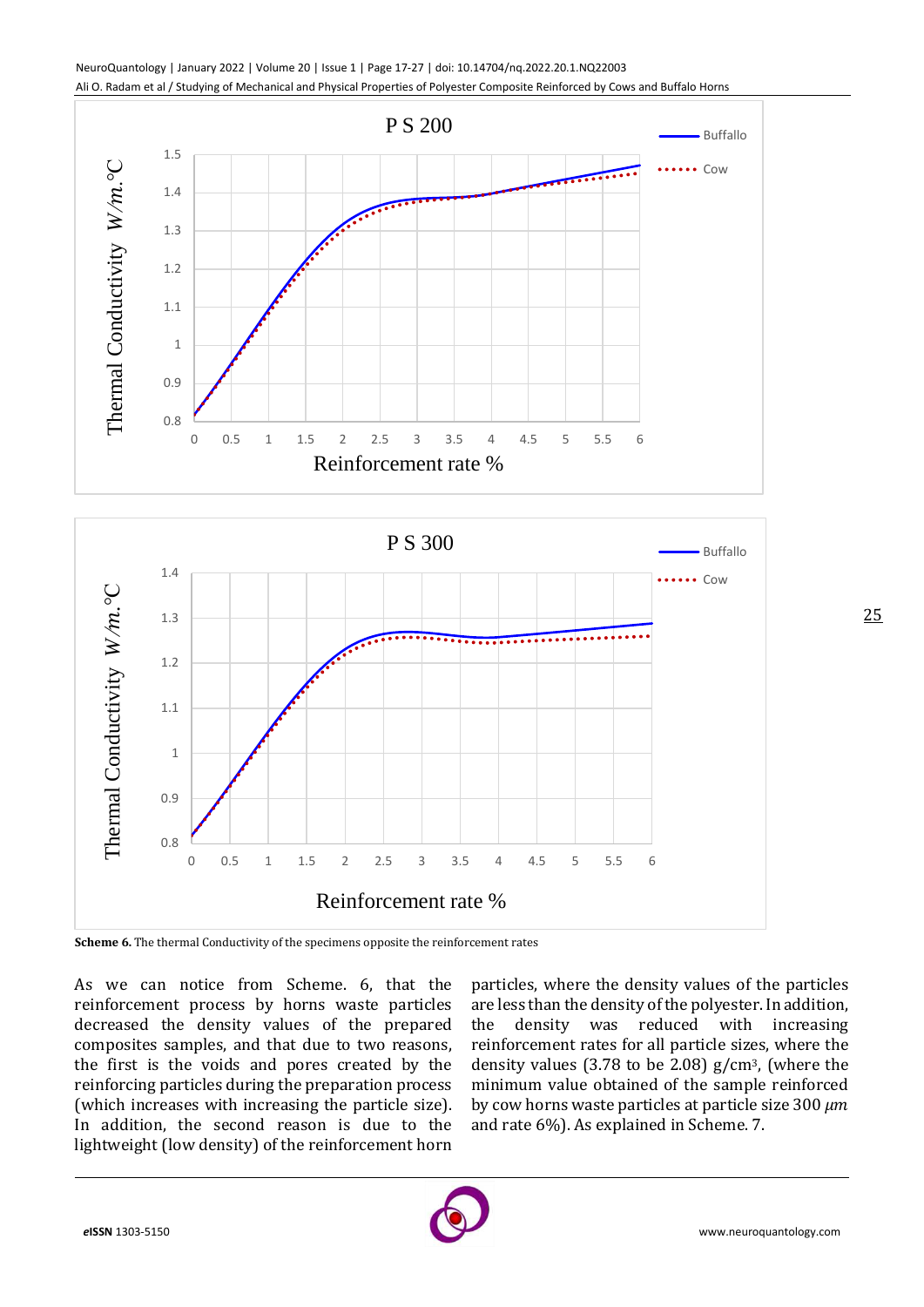







**Scheme 7.** The Density of the specimens opposite the reinforcement rates